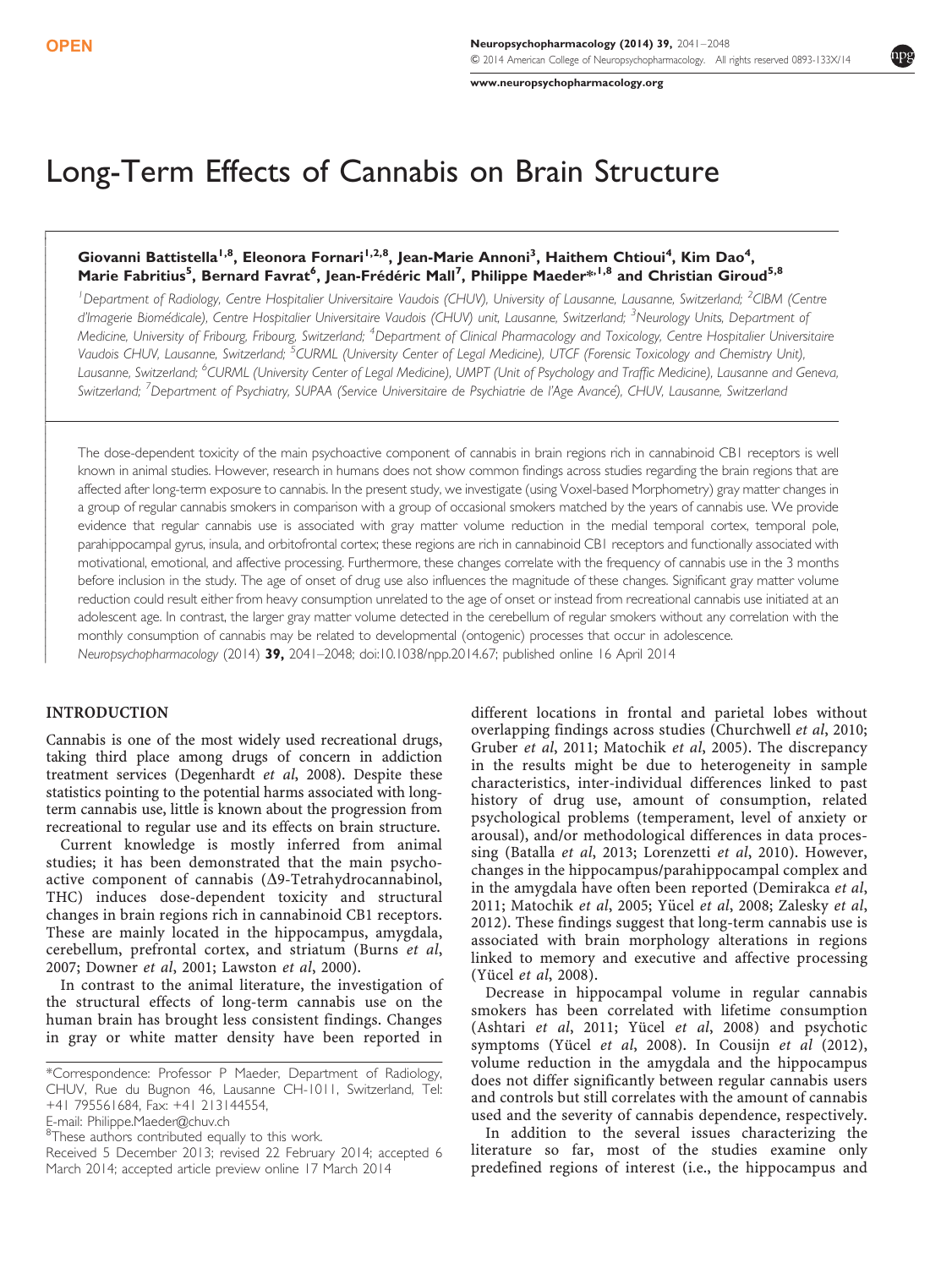amygdala because of their richness in CB1 receptors), making it difficult to draw consistent and complete conclusions about the long-term effects of cannabis use on brain structure.

Another question of interest is whether cannabis use is associated with differential effects on brain structure according to the age of consumption onset; more specifically, does the use of cannabis during adolescence lead to the same changes in brain structure as initial exposure later in life? Adolescence is an important period in brain development when proper structural maturation of fiber tracts occurs (necessary for the development of cognitive, motor, and sensory functions) (Paus et al[, 1999](#page-7-0)). Environmental factors, such as drug use, can alter the maturational arrangements that normally occur in the adolescent brain (Hurd et al[, 2013](#page-7-0)), increasing the incidence of psychiatric illness and substance abuse (Paus et al[, 2008](#page-7-0)). The study by [Zalesky](#page-7-0) et al (2012) shows a linear correlation between measures of white matter (WM) integrity and the age of onset of regular cannabis use, thus suggesting a toxic effect of long-term cannabis use to WM development.

In our study, we investigate the precise nature of structural changes induced by cannabis and try to answer three main questions: (i) Can we observe temporal and frontal (including insular) gray matter changes after long-term exposure to cannabis? (ii) Is the magnitude of these changes related to the amount of cannabis consumed? (iii) Are these changes influenced by the age of first use (during/after adolescence)?

Unlike many previous studies, we used a whole-brain voxel-wise approach in order to localize gray matter change due to long-term exposure to cannabis. To this end, we used Voxel-based Morphometry (VBM), a completely automatic and unbiased data processing technique for the assessment of gray matter density. This technique has been already widely used in clinical research ([Draganski and Bhatia,](#page-6-0) [2010](#page-6-0)) and in drug addiction ([Connolly](#page-6-0) et al, 2013).

Brain structure changes were investigated in a group of regular cannabis smokers and compared with a group of occasional smokers enrolled in our previous functional study [\(Battistella](#page-6-0) et al, 2013). The subjects in the two groups did not use any drug other than cannabis and were free from psychiatric disorders. We then stratified the two groups according to the age of first cannabis use in order to assess the effect of cannabis on the developing brain.

# MATERIALS AND METHODS

The present study is a part of a Magnetic Resonance Imaging (MRI) study with the aim of investigating (at the functional and structural levels) the acute and chronic effects of cannabis smoking on specific skills related to driving ability ([Battistella](#page-6-0) et al, 2013). The study was conducted according to Good Clinical Practice and ICH requirements and has been approved by the local Ethics Committee of the Canton de Vaud (Lausanne) Switzerland.

# Subjects and Recruitment

Thirty-one healthy male occasional cannabis smokers between 18 and 30 years of age and twenty-six male regular cannabis users participated in the study. Subjects were recruited through public advertisements at universities. The mean consumption of cannabis for the 3 months preceding inclusion in the study was set to a minimum of one joint per month and a maximum of less than one joint per week for the occasional smokers, and to a minimum of 10 joints per month for regular ones [\(Fabritius](#page-6-0) et al, 2013a). All volunteers had no history of neurological or psychiatric disorders. Nine occasional and one regular users were excluded from the research protocol for different reasons (claustrophobia, detection of brain anomalies, decision to drop out of the study, or technical problems during data processing). The final population selected for this study consists of 22 occasional cannabis smokers (median age 25 years, SD 2.8 years) and 25 regular users (median age 23 years, SD 2.2 years).

All participants were carefully screened with an interview and a medical evaluation to ensure that they fulfilled all study criteria. Further details regarding the inclusion procedure are indicated in [Battistella](#page-6-0) et al (2013). In both groups of cannabis users, we performed a urine and a blood test during the inclusion process in order to determine the concentration of D9-Tetrahydrocannabinol-carboxylic acid (THCCOOH) and confirm the regular use and the extent of cannabis consumption [\(Fabritius](#page-7-0) et al, 2013b). Participants also filled out a questionnaire about their usual drug use habits. Cannabinoid time profiles in whole blood were determined with the analytical procedures described by [Fabritius](#page-6-0) et al (2013a). Presence of other illicit drugs (cocaine, opiates, and amphetamines) and a positive breath alcohol test were also considered as exclusion criteria.

Major characteristics of the population are shown in [Table 1;](#page-2-0) for each variable of interest, we tested the null hypothesis of whether the data followed a normal distribution using the Shapiro-Wilk test. As the null hypothesis was rejected, we performed group comparisons by the mean of the non-parametric Wilcoxon-signed ranks test.

# MRI Acquisition Protocol

Scanning was performed on a 3T Siemens Trio scanner equipped with a 32-channel head coil. The protocol included a high-resolution sagittal T1-weighted 3D gradient-echo sequence (MPRAGE), 160 contiguous slices, 1 mm isotropic voxel, repetition time (TR) 2300 ms, echo time (TE) 2.98 ms, field of view 256 mm. We prevented head movements by cushioning the participant's head in the coil with padding.

## MRI Data Processing

MRI data were pre-processed and analyzed using Statistical Parametric Mapping (SPM8, Wellcome Department of Cognitive Neurology, London, UK). For Voxel-Based morphometry (VBM) analysis, T1-weighted data were classified as gray matter, white matter (WM), and cerebrospinal fluid (CSF) using the unified segmentation approach ([Ashburner and Friston, 2005\)](#page-6-0). In order to improve registration accuracy, images were non-linearly transformed to the standard Montreal Neurological Institute (MNI) space using the diffeomorphic registration algorithm (DARTEL) [\(Ashburner, 2007\)](#page-6-0). After registration and bias correction, GM probability maps were subsequently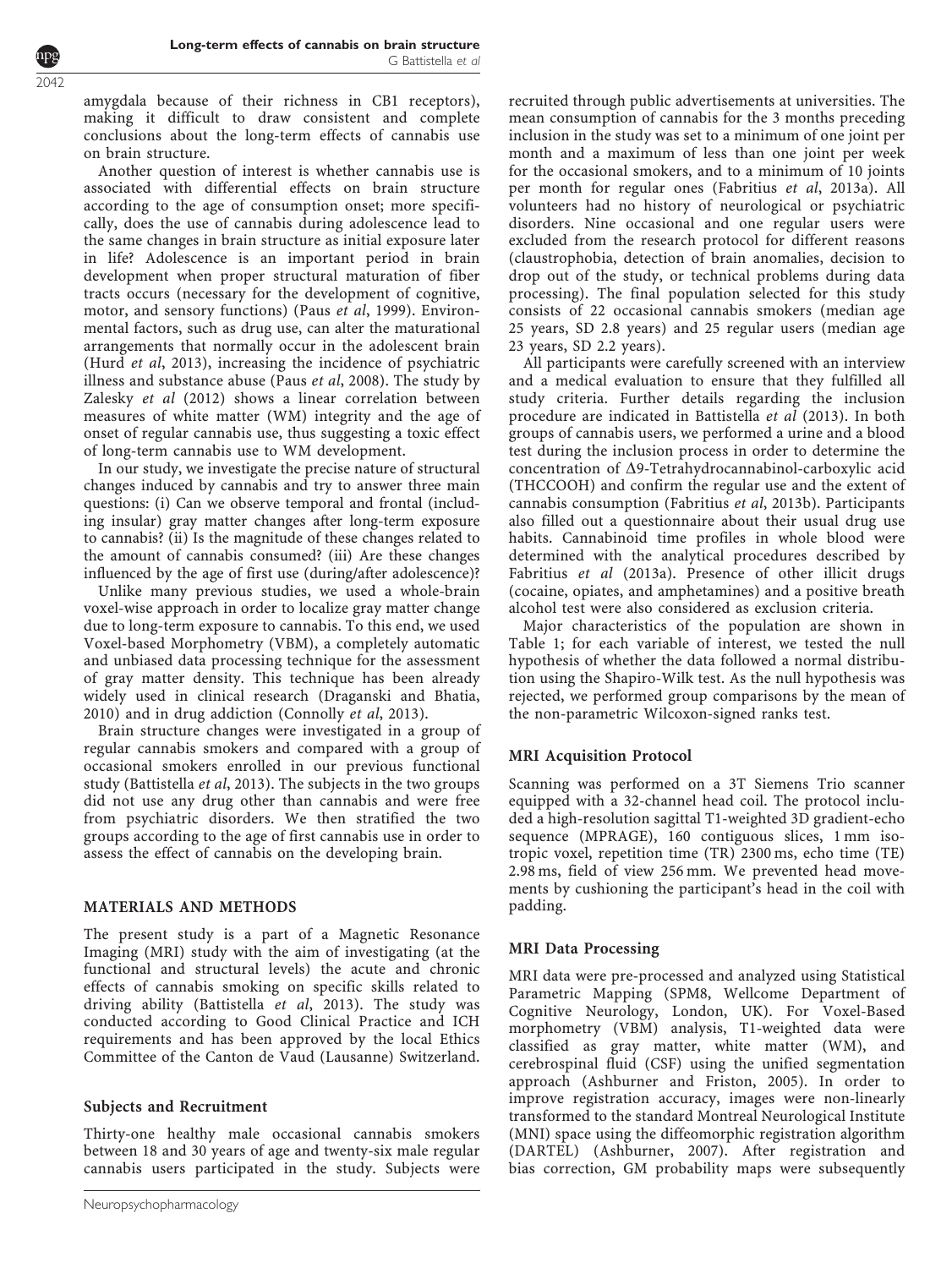<span id="page-2-0"></span>

| Table I Descriptive Statistics of the Subjects Enrolled in the Study |  |  |  |
|----------------------------------------------------------------------|--|--|--|
|                                                                      |  |  |  |

|                                              | <b>Occasional</b> |                |            | Regular        |            |                  | b-value     |
|----------------------------------------------|-------------------|----------------|------------|----------------|------------|------------------|-------------|
|                                              | Median            | <b>MAD</b>     | Range      | Median         | <b>MAD</b> | Range            |             |
| Age                                          | 25                |                | $19 - 29$  | 23             | 1.5        | $20 - 28$        | 0.06        |
| Education (post-compulsory, years)           | 6                 |                | $4 - 9$    | 6              |            | $2 - 15$         | 0.9         |
| Frequency of use last week (times/day)       | 0.14              | 0.1            | $0 - 1$    | 2.5            | 0.5        | $1 - 7$          | $< 10^{-5}$ |
| Frequency of use last 3 weeks (times/week)   |                   | 0.63           | $0 - 2.5$  | 20             | 5.5        | $5 - 60$         | $< 10^{-5}$ |
| Frequency of use last 3 months (times/month) | 3.5               | 1.5            | $ - 0 $    | 62.5           | 22.5       | $20 - 250$       | $< 10^{-5}$ |
| Years of usage                               | 7.5               | 2.5            | $3.5 - 15$ | 6.5            | 2.5        | $2 - 13$         | 0.13        |
| Age at onset                                 | 17                |                | $9 - 22.5$ | 15.5           | 1.7        | $12 - 20$        | 0.8         |
| Alcohol (drinks/week)                        | 5                 | $\overline{2}$ | $ - 0 $    | $\overline{0}$ | 5          | $0 - 80^{\circ}$ | 0.02        |

We report median values, median absolute deviation (MAD), range and significance of the between groups' comparison by mean of Wilcoxon-signed rank test. The years of usage and the age of onset refer to any cannabis use, and the alcohol consumption refers to drinks of 10 g ethanol.

<sup>a</sup>Only one subject declared a weekly alcohol consumption of 80 drinks/week (outlier), all the other subjects ranged between 0 and 20.

'modulated' by the Jacobian determinants of the deformations to account for local compression and expansion during linear and non-linear transformation ([Good](#page-7-0) et al, [2001\)](#page-7-0). Finally, GM probability maps were smoothed with an isotropic Gaussian kernel of 6 mm full width at half maximum (FWHM) to improve Signal-to-Noise Ratio (SNR) and to conform the data more closely to a Gaussian distribution for statistics. Voxel-based inferential statistics were performed on the smoothed modulated gray matter images using a two-sample t-test embedded in the Random Effect framework of SPM8. We included age, total brain volume (TBV, the sum of gray matter and white matter), and alcohol consumption as regressors of no interest to control for the effects of these variables. Statistical thresholds were applied at  $p < 0.05$  after family-wise error (FWE) correction for multiple comparisons over the whole brain and  $k > 60$  for cluster extent (greater than the minimum voxels expected per cluster). Voxel-by-voxel correlation analysis was performed between the smoothed modulated gray matter images and the variable representative of the level of drug use (monthly frequency of joints used in the 3 months before inclusion in the study) after testing the presence of outliers.

Then, each group (occasional/regular) was stratified according to the age of first use (before/after 18 years of age) in order to assess whether the age at which cannabis use started influences the magnitude of the decreased gray matter volume localized with the two-sample t-test. The four subgroups were composed of 13 occasional smokers who started cannabis consumption before the age of 18 (called here 'Occasional early'), and 9 who started after (called 'Occasional late'); 16 regular users who started cannabis consumption before the age of 18 (called here 'Regular early'), and 9 who started after (called 'Regular late'). Gray matter volume, represented by the value of the modulated GM image, was compared between the so-defined subgroups. We tested significant differences between the 'Occasional late' group and all of the other groups (ie, three tests for each region) at a level of  $p < 0.05$ (corrected for multiple comparisons). For each comparison between subgroups, we also computed the effect size (d) by dividing the difference between mean values by the common SD of the two groups (Cohen, 1988).

### RESULTS

Self-rating questionnaires show a significant difference in the frequency and amount of cannabis consumption between the groups of regular and occasional smokers. However, they do not differ in age, in the years of cannabis use and or in the age at which consumption started (Table 1). The median value of the self-reported usual amount of cannabis smoked by regular users is higher than that of occasional consumers  $(0.4 g vs 0.3 g)$ . The determination of cannabinoid time profiles revealed that the THCCOOH median level was significantly higher in regular smokers compared with occasional users  $(21 \mu g/l \text{ vs } 0 \mu g/l)$ just before smoking the joint). An equal difference was found for the participants enrolled in the same study and selected by Fabritius et al[, \(2013a\)](#page-6-0) for the pharmacokinetic determinations.

#### MRI Results

When comparing gray matter volume between groups, we find that significant clusters showing a lower gray matter volume in regular cannabis users compared with occasional ones are located bilaterally in the temporal pole and in the parahippocampal gyrus. Additional clusters cover the left insula and the left orbitofrontal cortex ([Figure 1\)](#page-3-0). In contrast, three cerebellar clusters show the opposite behavior, with increased gray matter volume. Coordinates of the centers of gravity of the significant clusters are reported in the Montreal Neurological Institute (MNI) space and are summarized in [Tables 2 and 3.](#page-3-0)

Voxel-by-voxel correlations over the whole brain were performed merging the two groups together. Correlation analysis highlights an inverse linear correlation between GM volume and the monthly frequency of cannabis use during the 3 months before inclusion in the study. Regions with a decreased GM volume in regular smokers [\(Table 2](#page-3-0)) are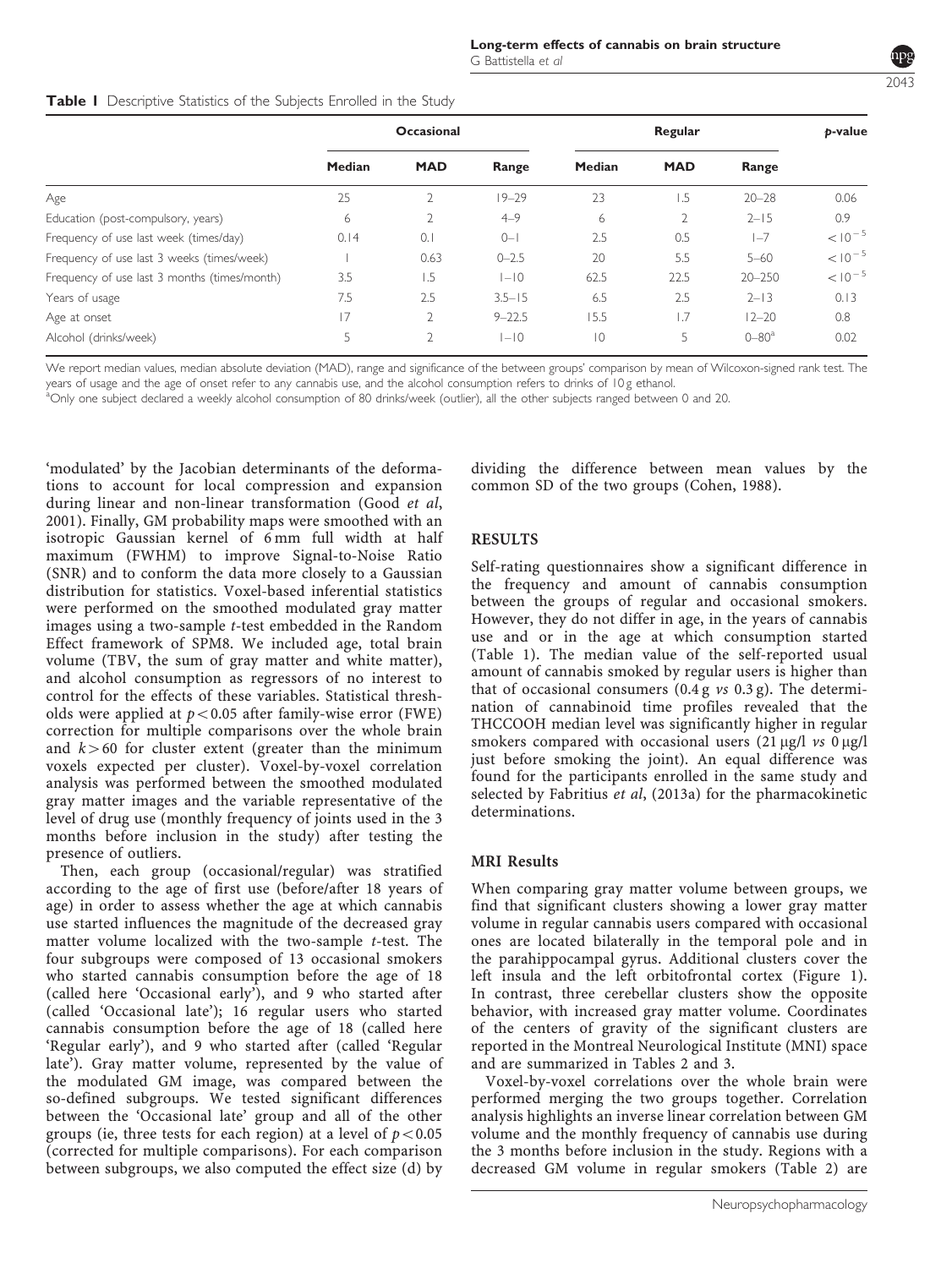<span id="page-3-0"></span>

Figure I Voxel-Based Morphometry results on gray matter. Cold color bar shows regions where gray matter volume is lower in regular smokers compared with occasional ones. Hot color bar represents the opposite contrast. Maps are thresholded at P<0.005 and k>60 and superposed on a standard brain in the MNI space. Figure shows results in planes centered at — 26, 7, 14 mm and — 48, 10, — 19 mm. Color bars represent T score.

| Region                 |       | <b>Left hemisphere MNI</b><br>coordinates (mm) |       | <b>T-value</b> | <b>Cluster extent</b> |    | <b>Right hemisphere MNI</b><br>coordinates (mm) |       | T-value | <b>Cluster extent</b> |
|------------------------|-------|------------------------------------------------|-------|----------------|-----------------------|----|-------------------------------------------------|-------|---------|-----------------------|
|                        | x     | y                                              | z     |                |                       | x  | y                                               | z     |         |                       |
| Superior orbital gyrus | $-22$ | 4                                              | $-14$ | 5.15           |                       |    |                                                 |       |         |                       |
| Temporal pole          | $-50$ | $\overline{0}$                                 | $-14$ | 5.14           |                       | 50 | 4                                               | $-20$ | 3.59    | $213^a$               |
| Middle temporal gyrus  | $-56$ | $\overline{2}$                                 | $-28$ | 4.84           | 1215                  | 64 | $-10$                                           | $-20$ | 4.36    | 271                   |
| Medial temporal pole   | $-48$ | $\overline{0}$                                 | $-32$ | 4.52           |                       | 46 | 4                                               | $-34$ | 3.94    | 213 <sup>a</sup>      |
| Insula lobe            | $-36$ | 8                                              | $-10$ | 4.22           |                       |    |                                                 |       |         |                       |
| Parahippocampal gyrus  | $-26$ | $\overline{0}$                                 | $-42$ | 3.98           | 130                   | 24 | 6                                               | $-36$ | 3.62    | 64                    |
| Precuneus              |       |                                                |       |                |                       | 2  | $-54$                                           | 16    | 3.83    | 85                    |

| Table 2 Local Maxima of Significant Clusters Showing Decreased Gray Matter Volume in Regular Cannabis Smokers |  |  |
|---------------------------------------------------------------------------------------------------------------|--|--|
|                                                                                                               |  |  |

<sup>a</sup>Belong to the same cluster.

| Region             | Left hemisphere MNI<br>coordinates (mm) |       |       | T-value | <b>Cluster extent</b> | <b>Right hemisphere MNI</b><br>coordinates (mm) |       |       | T-value | <b>Cluster extent</b> |
|--------------------|-----------------------------------------|-------|-------|---------|-----------------------|-------------------------------------------------|-------|-------|---------|-----------------------|
|                    | x                                       | у     | z     |         |                       | x                                               | У     | z     |         |                       |
| Lobule VIIa Crus I | $-48$                                   | $-54$ | $-28$ | 4.27    | 431                   | 30                                              | $-86$ | $-22$ | 4.56    | 562                   |
| Lobule VI          | $-14$                                   | $-54$ | $-12$ | 4       | 534                   |                                                 |       |       |         |                       |
| Vermis (VIII-IX)   | $-10$                                   | $-56$ | $-36$ | 3.55    | 74                    | 8                                               | $-62$ | $-36$ | 3.5     | 17                    |
| Lobule I-IV        |                                         |       |       |         |                       | $\overline{0}$                                  | $-36$ | $-14$ | 3.39    | 69                    |

|  |  | Table 3 Local Maxima of Significant Clusters Showing Increased Gray Matter Volume in Regular Cannabis Smokers |  |  |  |  |
|--|--|---------------------------------------------------------------------------------------------------------------|--|--|--|--|
|--|--|---------------------------------------------------------------------------------------------------------------|--|--|--|--|

those that exhibit this inverse correlation ( $P < 0.005$ ). [Figure 2](#page-4-0) (panel a) illustrates this relation in three clusters located in the left parahippocampal gyrus ( $P = 0.004$ ,  $R = -0.42$ ), left insula ( $P = 0.0002$ ,  $R = -0.54$ ), and right temporal pole  $(P = 0.002, R = -0.45)$ . The results for the other four regions are presented in the Supplementary File S1.

The stratification of the two groups according to the age of first cannabis use in the same clusters shows that a decrease in gray matter volume can occur with a heavy

amount of cannabis consumption, independent of the years of usage ([Figure 2,](#page-4-0) panel b). The comparison between the 'Occasional late' subgroup and both the 'Regular' subgroups shows a significant difference at  $P < 0.05$  in each cluster of interest. Recreational consumption begun early in adolescence (ie, 'Occasional early' subgroup) significantly affects the GM volume in two regions out of three. These are located in left parahippocampal gyrus (P=0.04) and right temporal pole ( $P = 0.04$ ); the left insula shows only a trend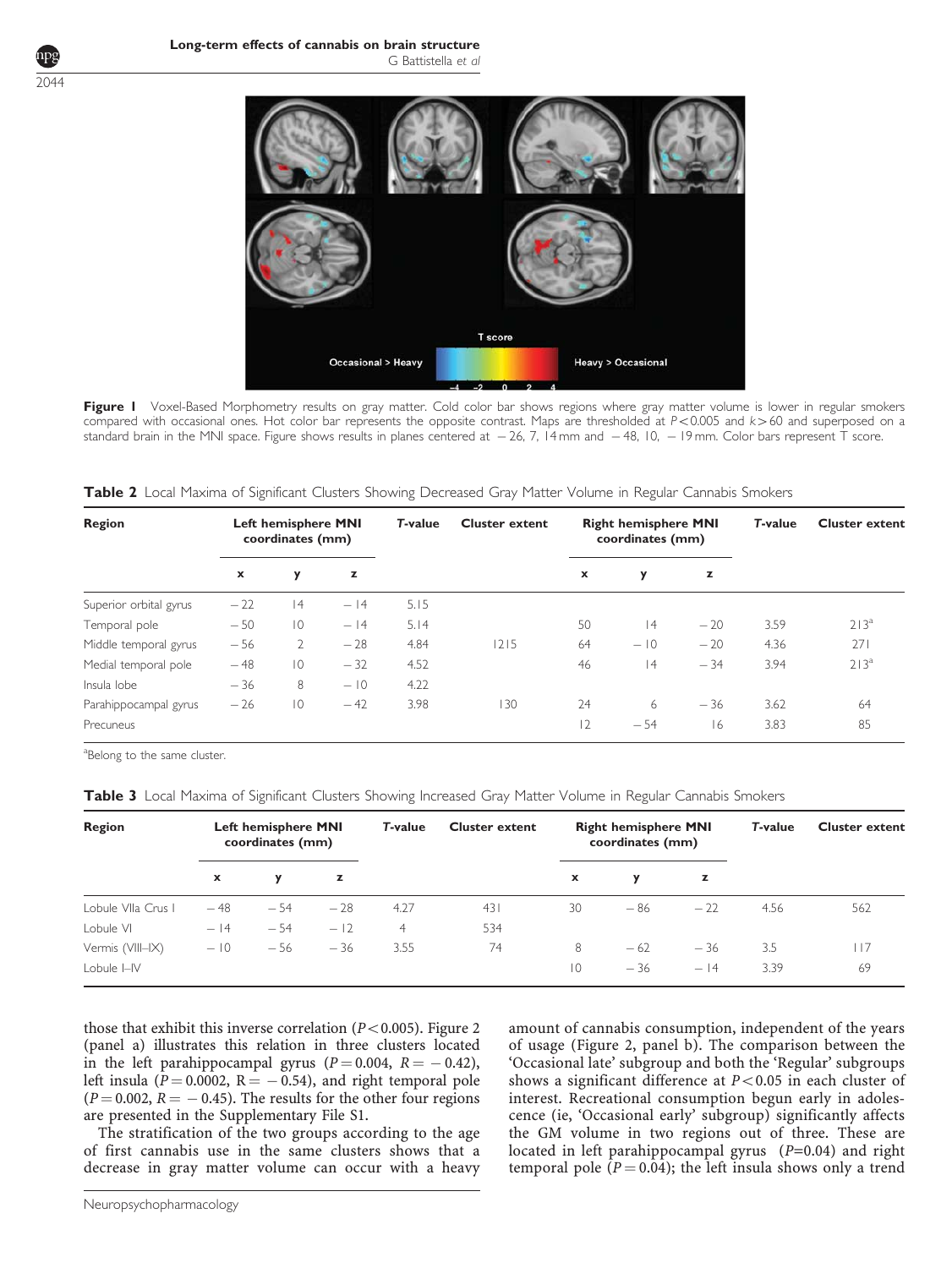<span id="page-4-0"></span>

Figure 2 (a) Correlation between the modulated gray matter intensity at the center of gravity of the significant clusters and the monthly frequency of joints smoked during 3 months before inclusion in the study. Lines represent the fitting of the distribution of the values. Pearson's correlation coefficient and P-value are shown at the bottom of each plot. (b) Mean GM volume across the four subgroups (Occasional late, Occasional early, Regular late, Regular early). Whiskers represent 95% confidence interval, horizontal lines represent significant comparisons and stars the significance level ( $P$ <0.05).

at  $P = 0.09$ . The effect size measured by Cohen's d was large  $(d>1)$  in each significant comparison. The results for the other four regions are presented in the Supplementary File S1.

#### DISCUSSION

Our study demonstrates a pattern of gray matter volume changes in a group of regular cannabis users compared with a group of occasional ones. Regular users exhibit a decrease in gray matter (GM) volume in the medial temporal cortex, temporal pole, parahippocampal gyrus, left insula, and orbitofrontal cortex. These changes strongly correlate with the monthly frequency of cannabis use in the 3 months before inclusion in the study. We chose the preceding 3-month period as the period of interest because the participants' cannabis use during this length of time is representative of their usual cannabis use. Three clusters in the cerebellum show the opposite behavior, with increased GM volume. We also show that the age of onset of cannabis use is correlated with the magnitude of gray matter volume reduction in the cerebral hemispheres. Specifically, significant gray matter atrophy can occur either with a heavy cannabis consumption independent of the age of first use or with recreational consumption that started during adolescence (before the age of 18).

Our finding corroborates several animal studies ([Burns](#page-6-0) et al[, 2007](#page-6-0); [Downer](#page-6-0) et al, 2001; [Lawston](#page-7-0) et al, 2000), adding evidence that the duration of exposure to cannabis is indeed associated with localized volume reduction in regions rich in CB1 receptors, correlating with the amount of cannabis used.

The progression of a long-term exposure to drugs toward the development of substance use disorders and addicted behaviors is often associated with deficits in decision making ([Koob and Volkow, 2010; Wiers](#page-7-0) et al, 2007). FMRI demonstrates altered brain activity in core regions linked to the motivational and affective aspects of decision making [\(Cousijn](#page-6-0) et al, 2012; [Vaidya](#page-7-0) et al, 2012), mainly in the ventromedial prefrontal (VMPFC) and orbitofrontal cortices and insula. In this regard, it has been demonstrated that substance-dependent individuals and patients with VMPFC lesions exhibit similar behaviors that lead them to make similar decisions in real life, preferring choices that bring immediate benefits even if coupled with negative consequences [\(Bechara and Damasio, 2002\)](#page-6-0).

In our study, we complement the functional evidence of altered activity in nodes related to decision making by showing in regular cannabis users a decrease in gray matter volume in the insula, orbitofrontal cortex, and precuneus, regions that are part of the motivational and affective components of this network.

This observation supports and extends the conclusions about compromised activity in the Salience Network nodes [\(Seeley](#page-7-0) et al, 2007) described in occasional cannabis users following the smoking of a single joint of cannabis  $2045$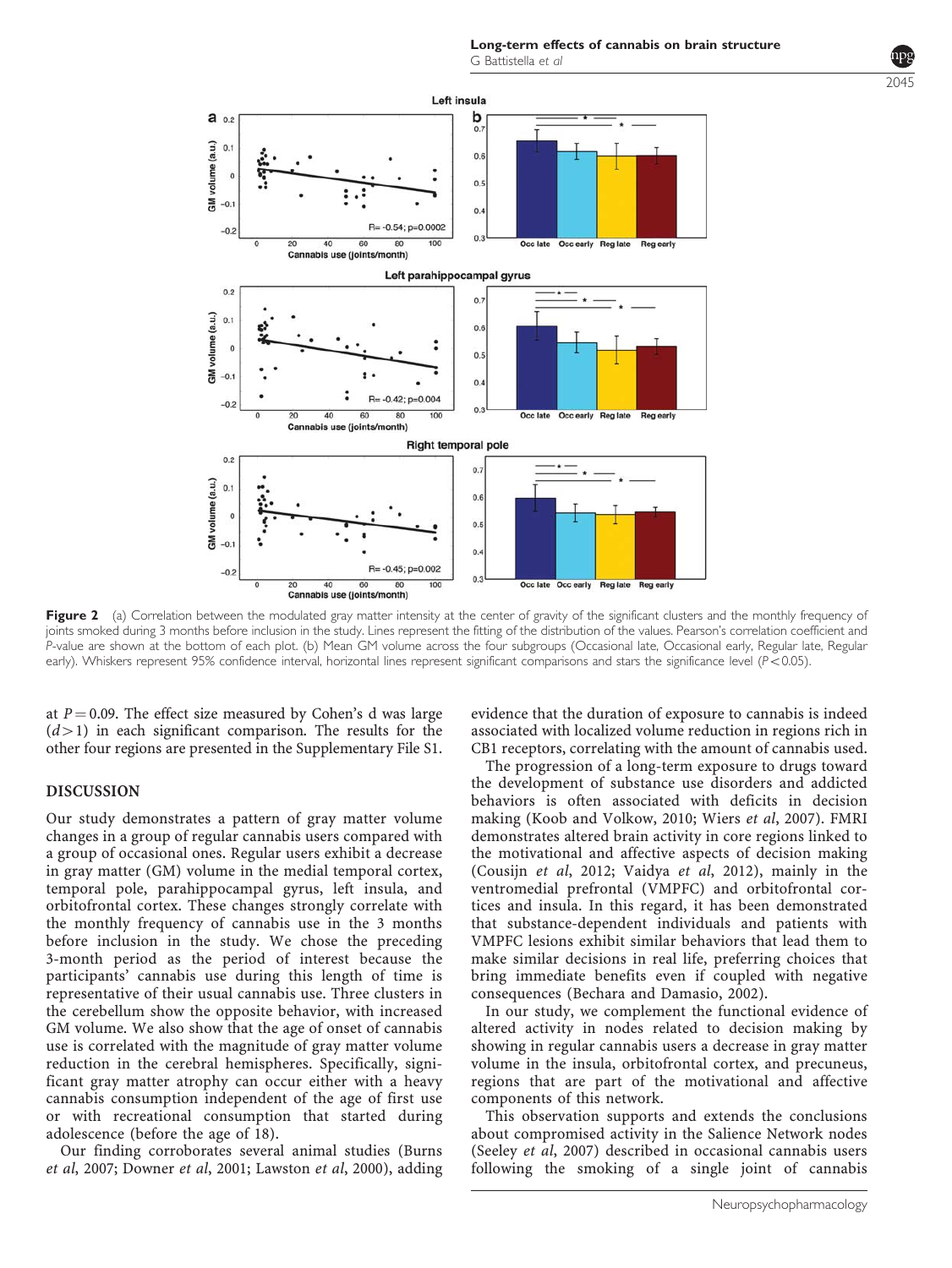([Battistella](#page-6-0) et al, 2013). The key role in this network is played by the insula, a region involved in subjects' awareness of error, in the processing of affective and internal information and in switching between the different brain networks. Changes in this structure have also been confirmed in alcohol addiction where the decrease in insular activation seems to reflect an inability to switch from interoceptive cravings to cognitive control for suppressing internal needs [\(Sullivan](#page-7-0) et al, 2013). Here we complement this finding of functional change with its structural substrate. On the other hand, the activity in other nodes of the Salience and the Control Executive networks (VMPFC, ACC, Dorsolateral Prefrontal cortex) that is compromised in occasional smokers is not associated with structural changes in these regions in regular cannabis smokers. It remains thus to be explored whether morphological variations in these areas may occur at a later stage or in the presence of more serious addiction-related behaviors that our participants do not exhibit.

In relation to gray matter volume reduction in regions linked to affective and emotional processes described so far (the insula and the orbitofrontal cortex), we also show structural variations in the temporal pole (TP). The TP shares cytoarchitectural and functional characteristics with the orbitofrontal cortex [\(Kling and Steklis, 1976](#page-7-0)) and receives projections from the insula. The volume reduction in these regions observed in our population supports the idea of a joint role of these structures in regular cannabis use. Evidence exists about the role of the temporal pole (TP) in coupling emotions and highly processed sensory stimuli ([Olson](#page-7-0) et al, [2007\)](#page-7-0). Lesions in this structure lead to changes in personality and in social behavior [\(Thompson](#page-7-0) et al, 2003). Ablation of the monkey orbitofrontal cortex, TP, and amygdala causes similar socioemotional deficits. To our knowledge, ours is the first study showing gray matter atrophy in the temporal pole in regular cannabis users and the degree of atrophy related to the frequency of drug use in the 3 months preceding inclusion in the study. Previous research using ROI analysis did not focus on possible changes in this region. With regard to the two studies using VBM, one [\(Matochik](#page-7-0) et al, 2005) found changes only in the medial part of the temporal cortex, maybe due to the small sample studied; the other [\(Cousijn](#page-6-0) et al, [2012\)](#page-6-0) failed to find any change in the cerebral cortex. Atrophy of this structure has been found in cocaine users ([Albein-](#page-6-0)Urios et al[, 2013](#page-6-0)) and has been linked to socioemotional and personality problems.

In addition to the changes in the polar regions, there are also changes in the medial temporal cortex, which is one of the structures often reported to be associated with cannabis addiction and where we find a strong bilateral decrease in gray matter volume in the population of regular cannabis users. Such a pattern of atrophy has been also described in other forms of addiction such as alcohol addiction ([Mechtcheriakov](#page-7-0) et al, 2007), but not in heroin users ([Denier](#page-6-0) et al, 2013). However, other patients with severe, non-toxic, behavioral addiction such as pathological gambling [\(Levine](#page-7-0) et al, 2005) do not present the same form of atrophy, suggesting that temporal atrophy is indeed associated with cannabis consumption rather than with addictive behavior itself. Despite the fact that the neurobiological interpretation of this volume reduction is still unclear, studies on rodents give some clues on this point.

[Scallet](#page-7-0) et al (1987) found a THC-induced decrease in the mean volume of hippocampal neurons and a 44% reduction in the number of synapses up to 7 months after exposure. Functional and structural variations in the hippocampus have been linked to reduced memory performance [\(Solowij](#page-7-0) [and Battisti, 2008\)](#page-7-0) and psychotic symptoms (Yücel et al, [2008](#page-7-0)). Cannabis exposure produces reduced activation in the hippocampus during verbal and visual learning tasks (Block et al[, 2002;](#page-6-0) Jager et al[, 2007](#page-7-0)).

Another main finding of our study is the increase in gray matter volume in the cerebellum that replicates results in adults [\(Cousijn](#page-6-0) et al, 2012) and in adolescents ([Medina](#page-7-0) et al, [2010](#page-7-0)).

In normal adolescents the volume of cerebellar gray matter starts to decrease around puberty and continues until early adulthood [\(Diamond, 2000;](#page-6-0) Ostby et al[, 2009](#page-7-0)). Alterations of this phenomenon have been observed in various psychiatric conditions ([Mackie](#page-7-0) et al, 2007) [\(Jarvis](#page-7-0) et al[, 2008](#page-7-0)) ([Castellanos](#page-6-0) et al, 2002) (Pujol et al[, 2004\)](#page-7-0) (Hill et al[, 2003\)](#page-7-0) and in adolescents with familiar history of severe alcohol abuse (Hill et al[, 2007\)](#page-7-0).

It has been hypothesized that this normal reduction in gray matter volume in the cerebellum is due to the pruning of the synaptic connections [\(Cohen-Cory, 2002\)](#page-6-0). One possible reason for abnormal pruning could be the toxic effect of THC at a critical period of brain maturation. Endogenous cannabinoids have an important role in synaptic pruning due to their interaction with GB1 receptors controlling the release of glutamate and GABA [\(Bossong and Niesink, 2010\)](#page-6-0). Exogenous cannabinoids might disturb this system by competing for the receptors, thus inhibiting the pruning particularly in receptorrich areas like the cerebellum (Casu et al[, 2005\)](#page-6-0) or the prefrontal cortex ([Bossong and Niesink, 2010\)](#page-6-0).

However, our results cannot exclude that abnormal pruning is due to genetic predisposition as seen in children from multiplex alcoholic families even before the beginning of any drinking behavior or in obsessive compulsive disorder (Hill et al[, 2007\)](#page-7-0). Hence, a limitation of our study and a matter of debate in the literature are connected to the question of whether these brain changes are caused by cannabis use or are already present before drug use.

Additional limitation of our study is the relatively narrow age-range of our participants (19–29 years of age) that may limit the possibility to totally capture the cumulative effects of cannabis. On the other hand, a 10-year window of age range assures the homogeneity of the two groups, aspect of paramount importance in the context of group analysis.

Existing literature shows that cognitive alterations and CB1 receptor downregulation in regular cannabis users may return to normal values due to neuroadaptive phenomena occurring after periods of abstinence ([Bosker](#page-6-0) et al, 2013; [Hanson](#page-7-0) et al, 2010; [Hirvonen](#page-7-0) et al, 2012; [Schweinsburg](#page-7-0) et al[, 2010\)](#page-7-0). The design of our study cannot address whether the structural alterations observed are permanent or reversible. The so far unexplored evolution of the gray matter alterations across time and the possible recovery after recency of use should be addressed by further longitudinal studies.

In our study, we provide new arguments about the effects of long-term exposure to cannabis on brain structure integrity. We were able to support all the hypotheses raised in the introduction: (i) we demonstrate that regular cannabis use is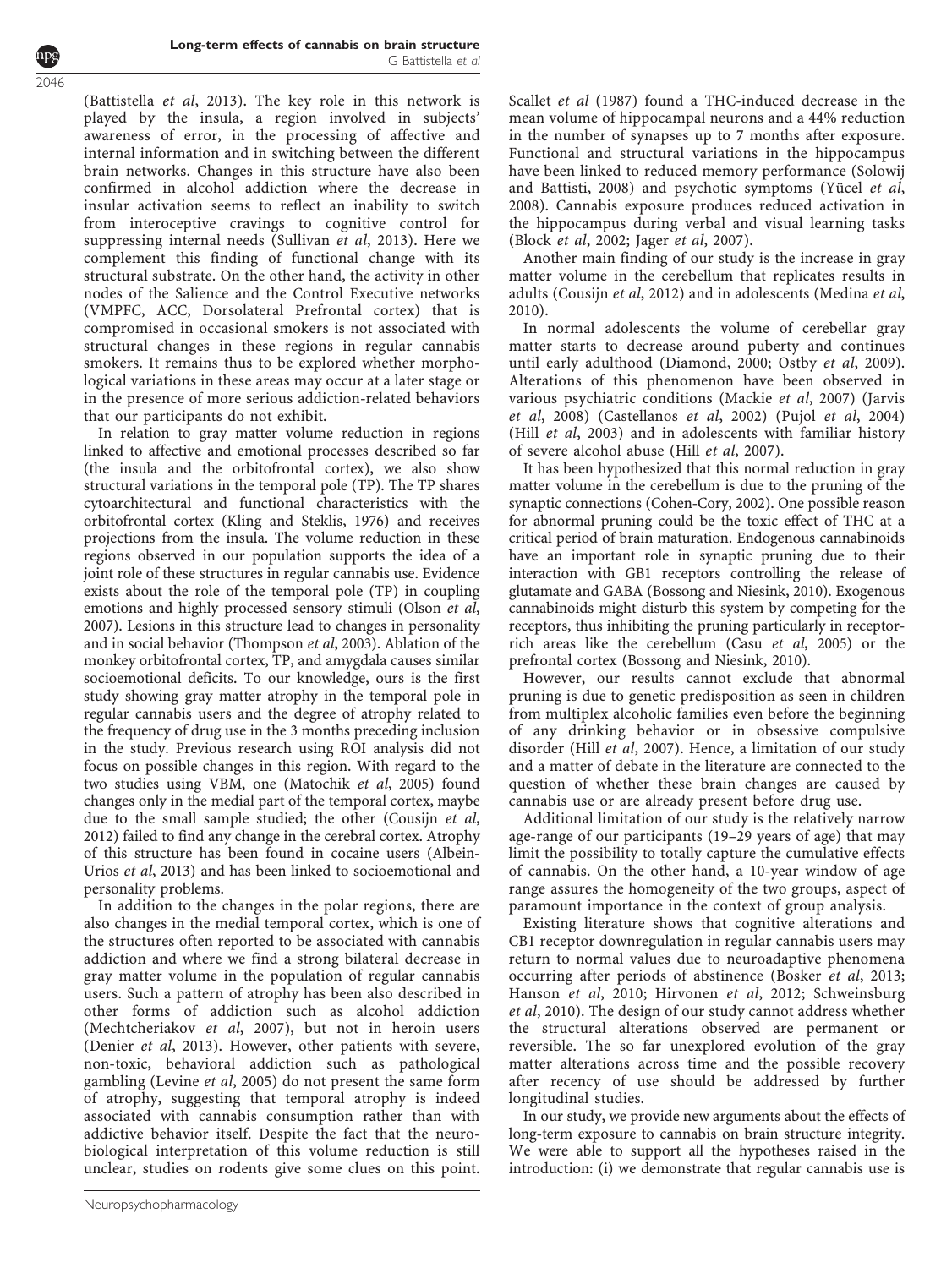<span id="page-6-0"></span>We present a different scenario in the cerebellum where the increase in gray matter volume in regular users without any correlation with the amount of cannabis use may have a developmental nature. The line of research should move toward longitudinal studies in order to differentiate between consumption-related and developmental aspects of brain changes associated with long-term regular cannabis exposure.

## FUNDING AND DISCLOSURE

This project was supported by the Swiss National Scientific Research Foundation (grant SNF 320030\_127507/1) and the Faculty of Biology and Medicine of the University of Lausanne (multidisciplinary project FBM). The authors declare no conflict of interest.

### ACKNOWLEDGEMENTS

The work was supported by the Centre d'Imagerie BioMédicale (CIBM) of the University of Lausanne (UNIL), the Swiss Federal Institute of Technology Lausanne (EPFL), the University of Geneva (UniGe), the Centre Hospitalier Universitaire Vaudois (CHUV), the Hôpitaux Universitaires de Genève (HUG), and the Leenaards and Jeantet Foundations. We thank Professor Patrice Mangin, Dr Christian Staub, Dr Marc Augsburger of the University Center of Forensic Medicine Lausanne-Geneva, Professor Thierry Buclin, Monique Appenzeller, and the staff of the division of Clinical Pharmacology and Toxicology at CHUV. We also thank Ms Dasha Polzik (University of Chicago) for her assistance in preparing the manuscript.

#### REFERENCES

- Albein-Urios N, Martinez-Gonzalez JM, Lozano O, Moreno-López L, Soriano-Mas C, Verdejo-Garcia A (2013). Negative urgency, disinhibition and reduced temporal pole gray matter characterize the comorbidity of cocaine dependence and personality disorders. Drug Alcohol Depend 132: 231–237.
- Ashburner J (2007). A fast diffeomorphic image registration algorithm. Neuroimage 38: 95–113.
- Ashburner J, Friston KJ (2005). Unified segmentation. Neuroimage 26: 839–851.
- Ashtari M, Avants B, Cyckowski L, Cervellione KL, Roofeh D, Cook P et al (2011). Medial temporal structures and memory functions in adolescents with heavy cannabis use. J Psychiatr Res 45: 1055–1066.
- Batalla A, Bhattacharyya S, Yücel M, Fusar-Poli P, Crippa JA, Nogué S et al (2013). Structural and functional imaging studies in chronic cannabis users: a systematic review of adolescent and adult findings. PLoS ONE 8: e55821.
- Battistella G, Fornari E, Thomas A, Mall JF, Chtioui H, Appenzeller M et al (2013). Weed or wheel! FMRI, behavioural, and toxicological investigations of how cannabis smoking affects skills necessary for driving. PLoS ONE 8: e52545.
- Bechara A, Damasio H (2002). Decision-making and addiction (part I): impaired activation of somatic states in substance

dependent individuals when pondering decisions with negative future consequences. Neuropsychologia 40: 1675–1689.

- Block RI, O'Leary DS, Hichwa RD, Augustinack JC, Boles Ponto LL, Ghoneim MM et al (2002). Effects of frequent marijuana use on memory-related regional cerebral blood flow. Pharmacol Biochem Behav 72: 237–250.
- Bosker WM, Karschner EL, Lee D, Goodwin RS, Hirvonen J, Innis RB et al (2013). Psychomotor function in chronic daily Cannabis smokers during sustained abstinence. PLoS ONE 8: e53127.
- Bossong MG, Niesink RJ (2010). Adolescent brain maturation, the endogenous cannabinoid system and the neurobiology of cannabis-induced schizophrenia. Prog Neurobiol 92: 370–385.
- Burns HD, Van Laere K, Sanabria-Bohórquez S, Hamill TG, Bormans G, Eng W-s et al (2007). [18F]MK-9470, a positron emission tomography (PET) tracer for in vivo human PET brain imaging of the cannabinoid-1 receptor. Proc Natl Acad Sci USA 104: 9800–9805.
- Castellanos FX, Lee PP, Sharp W, Jeffries NO, Greenstein DK, Clasen LS et al (2002). Developmental trajectories of brain volume abnormalities in children and adolescents with attention-deficit/hyperactivity disorder. JAMA 288: 1740–1748.
- Casu MA, Pisu C, Sanna A, Tambaro S, Spada GP, Mongeau R et al (2005). Effect of delta9-tetrahydrocannabinol on phosphorylated CREB in rat cerebellum: an immunohistochemical study. Brain Res 1048: 41–47.
- Churchwell JC, Lopez-Larson M, Yurgelun-Todd DA (2010). Altered frontal cortical volume and decision making in adolescent cannabis users. Front Psychol 1: 225.
- Cohen JA (1988). Statistical Power Analysis for the Behavioral Sciences (2nd Ed.) Lawrence Erlbaum Associates, Hillsdale, NJ, USA.
- Cohen-Cory S (2002). The developing synapse: construction and modulation of synaptic structures and circuits. Science 298: 770–776.
- Connolly CG, Bell RP, Foxe JJ, Garavan H (2013). Dissociated grey matter changes with prolonged addiction and extended abstinence in cocaine users. PLoS ONE 8: e59645.
- Cousijn J, Wiers RW, Ridderinkhof KR, van den Brink W, Veltman DJ, Goudriaan AE (2012). Grey matter alterations associated with cannabis use: results of a VBM study in heavy cannabis users and healthy controls. Neuroimage 59: 3845–3851.
- Degenhardt L, Chiu WT, Sampson N, Kessler RC, Anthony JC, Angermeyer M et al (2008). Toward a global view of alcohol, tobacco, cannabis, and cocaine use: findings from the WHO World Mental Health Surveys. PLoS Med 5: e141.
- Demirakca T, Sartorius A, Ende G, Meyer N, Welzel H, Skopp G et al (2011). Diminished gray matter in the hippocampus of cannabis users: possible protective effects of cannabidiol. Drug Alcohol Depend 114: 242–245.
- Denier N, Schmidt A, Gerber H, Schmid O, Riecher-Rossler A, Wiesbeck GA et al (2013). Association of frontal gray matter volume and cerebral perfusion in heroin addiction: a multimodal neuroimaging study. Front Psychiatry 4: 135.
- Diamond A (2000). Close interrelation of motor development and cognitive development and of the cerebellum and prefrontal cortex. Child Dev 71: 44–56.
- Downer E, Boland B, Fogarty M, Campbell V (2001). Delta 9 tetrahydrocannabinol induces the apoptotic pathway in cultured cortical neurones via activation of the CB1 receptor. Neuroreport 12: 3973–3978.
- Draganski B, Bhatia KP (2010). Brain structure in movement disorders: a neuroimaging perspective. Curr Opin Neurol 23: 413–419.
- Fabritius M, Chtioui H, Battistella G, Annoni JM, Dao K, Favrat B et al (2013a). Comparison of cannabinoid concentrations in oral fluid and whole blood between occasional and regular cannabis smokers prior to and after smoking a cannabis joint. Anal Bioanal Chem 405: 9791–9803.